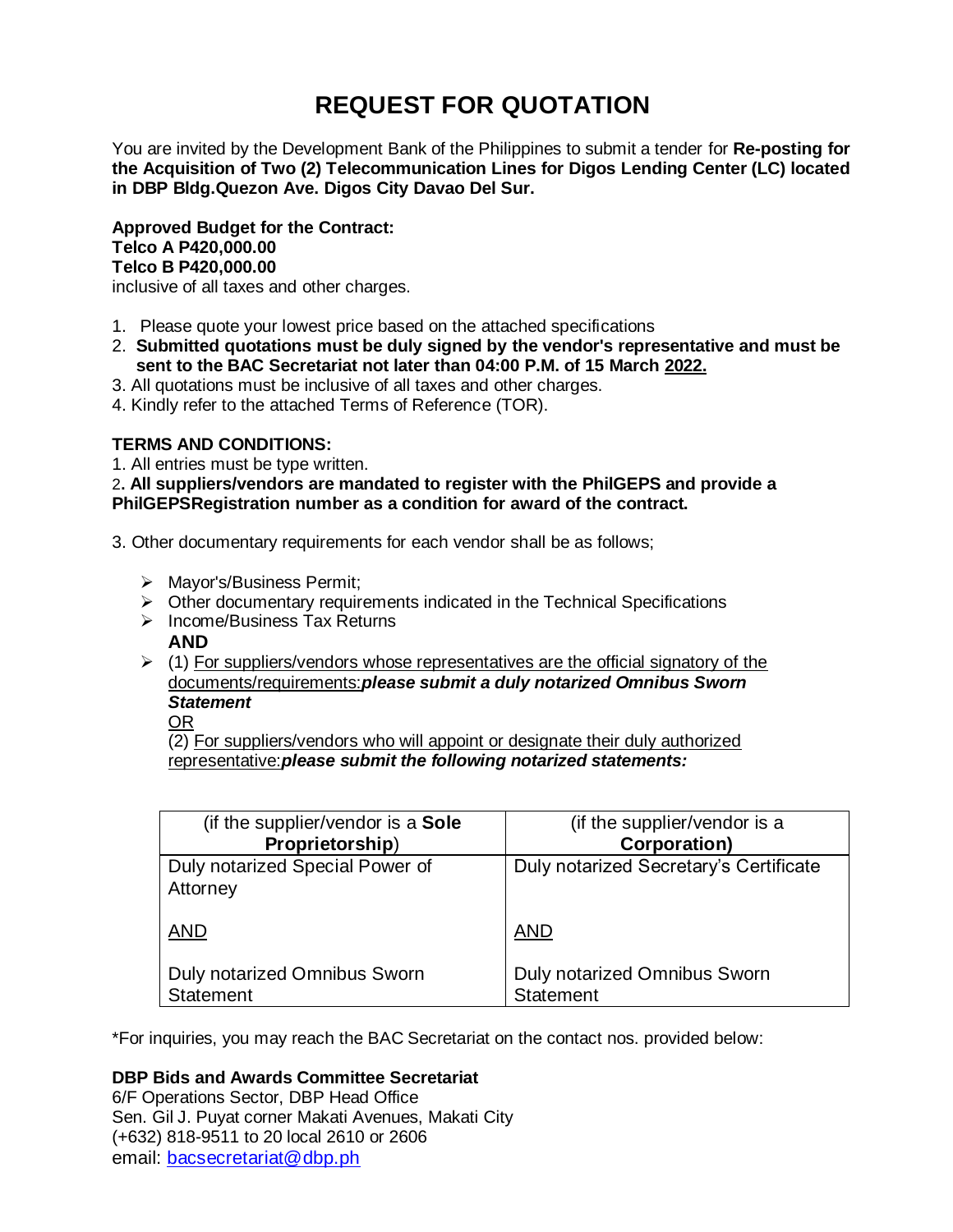#### **Annex A**

## ACQUISITION OF NEW, ADDITIONAL AND/OR REPLACEMENT TELECOMMUNICATION LINE/CONNECTIVITY SERVICE FOR THE DEVELOPMENT BANK OF THE PHILIPPINES (DBP)-**DIGOS LENDING CENTER**

## APPROVED BUDGET FOR THE CONTRACT: Telco A: Php 420,000 Telco B: Php 420,000

## **TECHNICAL SPECIFICATIONS**

#### A. BACKGROUND

Çe.

The telecommunication connectivity service (line) is for the connection of DBP online systems, services and facilities in any of the following DBP remote sites:

- A.1. Branch Office, including:
	- A.1.a. Lending Center
	- A.1.b. Cash Center
	- A.1.c. Branch-Lite Unit
- A.2. Automated Teller Machine (ATM)

## **B. OBJECTIVE**

To acquire stable, reliable and secure telecommunication connectivity/line service to link DBP remote sites to the Head Office from an authorized and qualified telecommunication service provider (Telco).

#### C. COVERAGE OF THE CONTRACT

The contract will be for a one (1) year period starting from date of acceptance of service with the option for automatic renewal.

#### D. MINIMUM SPECIFICATIONS

- D.1. Connectivity/Line Service Availability
	- > The minimum availability of service is 99.6%.
- D.2. Connectivity/Line Specifications
- D.2.a. Branch Office ☑
	- D.2.a.i. Wired MPLS/VPN, Radio Last Mile or VSAT connection with minimum of 2 Mbps bandwidth
	- D.2.a.ii. Must be Ku Band or C Band for the VSAT
	- D.2.a.iii. Inclusive network equipment, such as router and or router/modem, must not be on End-of-Life/End-of-Support status within the contract period
	- D.2.a.iv. Router must support GRE/mGRE tunneling and IP Security (ex. dynamic VPN) and SNMP
	- D.2.a.v. DBP shall have the full access of the router
	- D.2.a.vi. Provide near real time and historical link monitoring

#### D.2.b. ATM - Wired

- D.2.b.i. VPN connection at least 128 Kbps via MPLS
- D.2.b.ii. Inclusive network equipment, such as router and or router/modem, must not be on End-of-Life/End-of-Support status within the contract period
- D.2.b.iii. Support GRE tunneling and SNMP

Page 1 of 4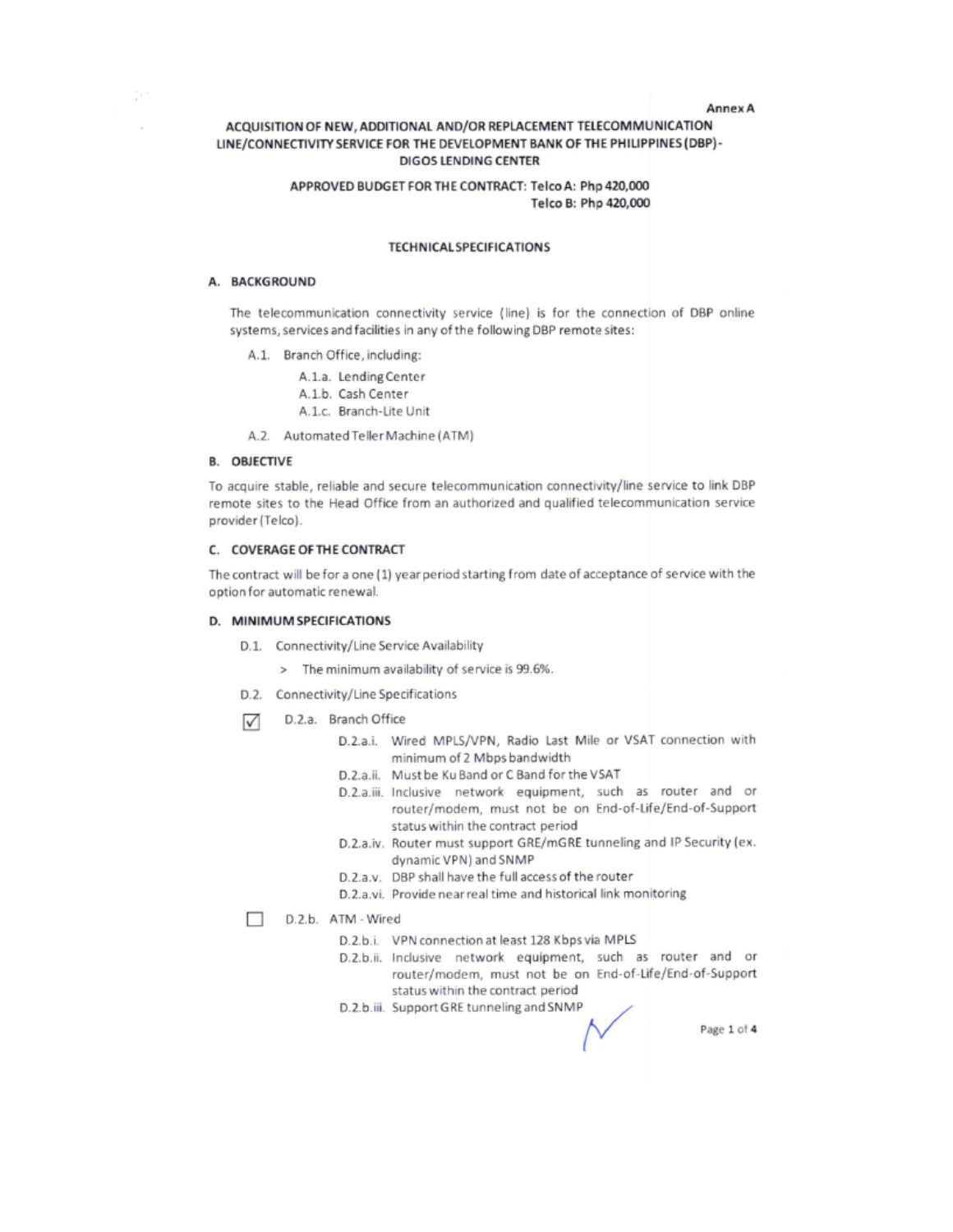D.2.b.iv. Provide near real time and historical link monitoring

D.2.c. ATM-Wireless

- D.2.c.i. Provide data transmission function by public GPRS/ GSM network or higher
- D.2.a.vii. Inclusive network equipment, such as router and or router/modem, must not be on End-of-Life/End-of-Support status within the contract period
- D.2.c.ii. Support GRE Tunneling and SNMP
- D.2.c.iii. Provide GUI access for local and remote management
- D.2.c.iv. Operate at -30~+75°C temperature
- D.2.c.v. Has LED status indication
- D.2.c.vi. Support RJ45 console port
- D.Z.c.vii. Include: 1 power cord, 2 antennas, 1 console cable, 1 set documentation
- D.2.c.viii. Provide near real time and historical link monitoring.
- D.2.c.lx. Meet the average latency requirement of not greater than 200ms measured using the Ping utility or any similar mobile applications
- D.2.c.x. Meet signal requirement of not less than 2 bars measured using mobile or similar devices capable of said measurement
- D.2.c.xi. DBP shall have full access to the Modem/Router
- D.3. Support Services and Incident Management
	- D.3.a. The Telco shall provide 24 x 7 onsite, telephone and email support. For every service unavailability/downtime reported, the response time shall be within thirty (30) minutes.
	- D.3.b. Upon the occurrence of service unavailability/downtime, the Telco shall:
		- D.3.b.i. Conduct problem isolation/resolution and link restoration activities
		- D.3.b.ii. Notification via electronic mail (E-mail) and telephone within one (1) hour of the occurrence
		- D.3.b.iii. Minimum of twice a day status report to DBP via E-Mail
		- D.3.b.iv. Estimated time of arrival (ETA) if onsite activities required
		- D.3.b.v. Estimated time of resolution (ETR)
		- D.3.b.vi. Root cause
		- D.3.b.vii. Comply with DBP policies on security and confidentiality during support services.
	- D.3.c. The Telco shall submit an incident report stating the reason/s for the outage and detailing the steps undertaken to resolve a particular problem upon DBP's request.
- D.4. Service Performance Review
	- > The Telco shall conduct a performance review session at least once every quarter of a year

## E. TELECOMMUNICATION CONNECTIVITY/LINE REQUIREMENT CLASSIFICATION

The primary objective of the following provisions is to have multiple Telcos per site, providing service redundancy, high availability and avoiding single point of failure.

E.1. New Telecommunication Line Requirement

Page 2 of 4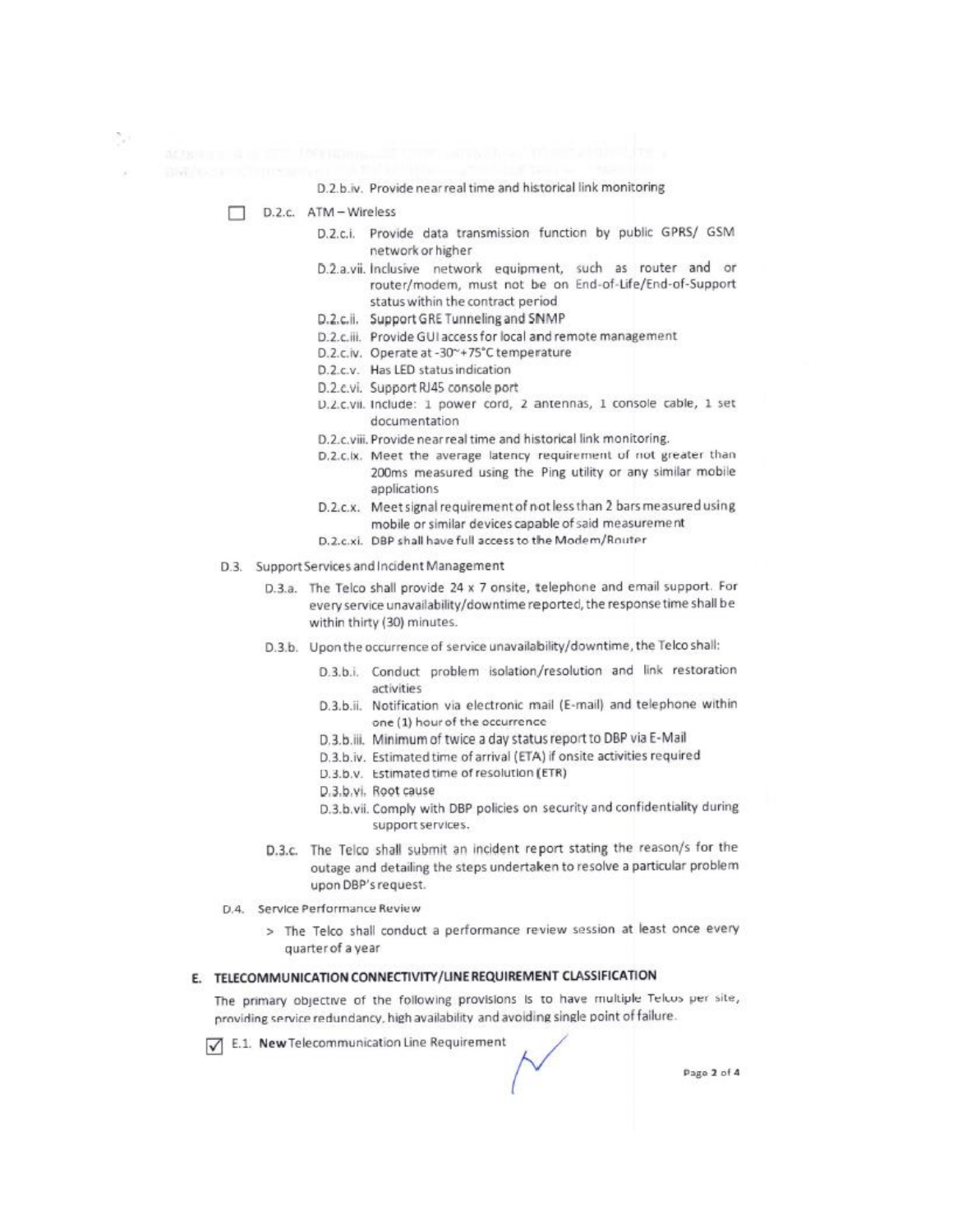- - - E.1.a. Covered Sites

## > New remotes sites

- E.1.b. Telco Selection Criteria
	- > Telecommunication Line for Branch Office
		- E.1.b.i. Two (2) different Telcos (Telco A and Telco B) shall be selected
		- E.1.b.ii. Telco A is the lowest (winning) provider
		- E.1.b.iii. Telco B is the second lowest provider
	- > Telecommunication Line for Additional ATM Facility of a Branch Office
		- E.1.b.iv. The Telco must be different from the one which has the majority or most of the telecommunication connectivity services provided for the ATM/s of that Branch Office
- E.2. Additional Telecommunication Line Requirement
	- E.2.a. Covered Sites
		- > For existing sites with existing telecommunication line/s
	- E.2.b. Telco Exception
		- > The Telco/s of the existing line/s servicing the site shall not be invited and will not be allowed to participate
- E.3. Replacement Telecommunication Line Requirement
	- E.3.a. Covered Sites
		- > For existing sites with existing telecommunication line/s
	- E.3.b. Telco Exception
		- E.3.b.i. For Telco Redundancy Replacement
			- > The Telco of the existing line/s servicing the site including the one to be replaced shall not be invited and will not be allowed to participate
		- E.3.b.ii. Replacement for the Purpose of Telecommunication Line Capacity (Bandwidth) Upgrade
			- > The Telco of the other existing line/s servicing the site (i.e., other than the one to be replaced) shall not be invited and will not be allowed to participate
		- E.3.b.iii. For Wireless to Wired Facility Replacement
			- > The Telco of the other existing line/s servicing the site (i.e., other than the one to be replaced) shall not be invited and will not be allowed to participate

#### F. DISCONTINUANCE OF SERVICE

DBP can opt to discontinue the service within the contract period without pre-termination fee/s, if the Telco provider fails to meet the required minimum availability of service, specified in item D.1, for three (3) consecutive months (3-strike rule)

#### G. PAYMENT

The payment shall be in a monthly basis every after the service acceptance.

Page 3 of 4